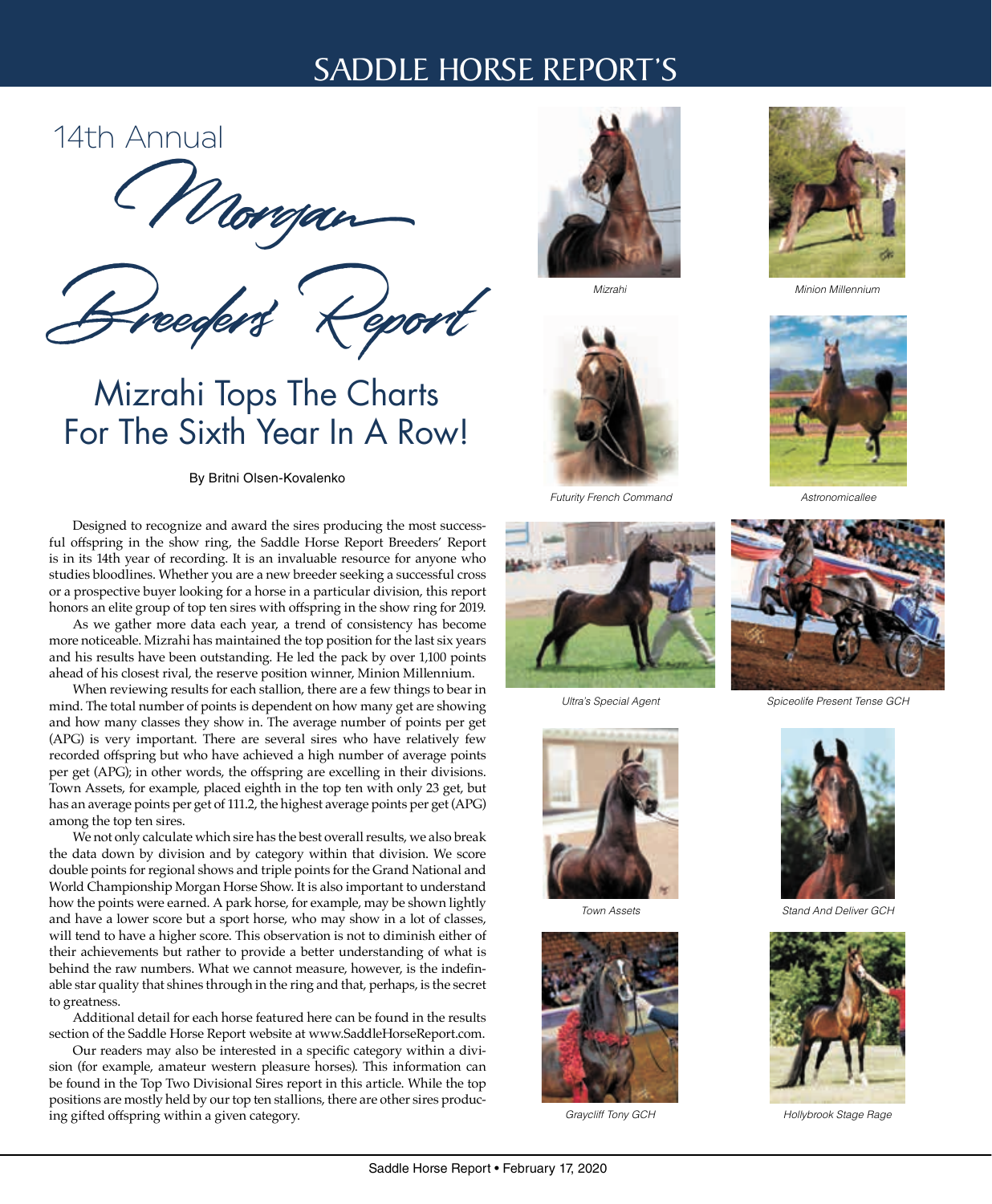# **MORGAN BREEDERS' REPORT**

There are a number of deceased sires in our rankings. In spite of the use of frozen semen, as time goes on there are typically fewer get in the ring to generate points for their sire but their quality is remarkably consistent. The deceased sires at the top of the standings include Futurity French Command in third, Spiceolife Present Tense GCH in seventh and Hollybrook Stage Rage in tenth.

The top ten sires for the 2019 competition year stayed fairly consistent from previous years, with just a little shifting in positions. Mizrahi held the top rank by over 1,100 points ahead of our reserve champion sire, Minion Millennium, who garnered this title for the second year. Completing the top five in the same order as last year were Futurity French Command, Astronomicallee and Ultra's Special Agent. Graycliff Tony GCH moved up from ninth in 2018 to sixth this year, followed by Spiceolife Present Tense GCH, Town Assets, Stand And Deliver GCH and Hollybrook Stage Rage, all with scores over 2,000 points.

Mizrahi (HVK Bell Flaire x Schiaparelli) continued to reign supreme for the sixth year in a row with 71 get scoring 6,963 points. With an APG of 98.1, he has six get with greater than 100 points in a single category and 21 get with 70 points or more. 12 of Mizrahi's top get earned a world, reserve world or national title in 2019, that is over half of his top get that earned more than 70 points.

Mizrahi topped the ranks in 4 of the 8 overall categories including, Overall English Pleasure, Overall Pleasure Driving, Overall Classic Pleasure Saddle and Overall Classic Pleasure Driving. He was reserve in Overall Park Harness and was among the top five in Overall Western Pleasure and Overall Hunter Pleasure. He netted the top position in 12 of the 42 subcategories and was reserve in three more. Mizrahi was first in the Open Park Harness, Amateur Park Harness, Open English Pleasure, Amateur English Pleasure, Junior Exhibitor English Pleasure, Open Classic Pleasure Saddle, Junior Exhibitor Classic Pleasure Saddle, Open Classic Pleasure Driving, Junior Exhibitor Classic Pleasure Driving, Open Hunter Pleasure, Open Western Pleasure and Stallion In Hand. He was the reserve champion in Open Pleasure Driving, Junior Horse English Pleasure and Ladies Western Pleasure.

After winning 8 of her 11 classes this season, including a grand national final, OVT Cold As Ice GCH was the leader in the top performing offspring in a single category for Mizrahi, scoring 165 points in the open hunter pleasure division. Playmor's Juke Box Hero was next in the reserve position with 161 points earned in the classic pleasure saddle division. Acorn Ridge Dutch Design GCH followed with 158 points scored in the classic pleasure driving division. Also earning more than 100 points for their sire were Ledyard Bombshell (park saddle junior horse); Unzipped and Indian Creek American Girl GCH (English pleasure); and Queen's Nightwatch and Lexington Steel (classic pleasure saddle).

Helping their sire rise to the top were the get that earned between 70 and 99 points. They are Indian Creek Cool Brees (junior exhibitor classic pleasure driving and in hand gelding); Indian Creek Panache, Indiancreek Recordbreaker GCH, Dragonsmeade Bulgari GCH and Cool Whip (English pleasure); Playmor's U Know Its Tru CH, Playmor's Noble Aviator, Treble's Patent Pending and Detweiler's Mizteri Man (western pleasure); Dressed Up GCH and Fieldcrestcaptaineclectic (park harness); Queen's Spice Girl, LC Benzema, MLF Miz Perfect and Capital View Centurion CH (classic pleasure saddle); Ledyard's Can't Miss Me and Playmor's Prinz Of Bellair (pleasure driving); TDM Steel The Moment, Playmor With Sparkles, Clayhill Dillinger and Treble's Facebook (in hand); Playmor All Night GCH and Playmor's Here's Johnny GCH (hunter pleasure); and Roseridge Mizjestic (miscellaneous).

# **MORGAN TOP 20 OVERALL SIRES**

| Rank Sire                             | Points | # Classes | <b>APG</b> | Get |
|---------------------------------------|--------|-----------|------------|-----|
| 1 MIZRAHI                             | 6963   | 520       | 98.1       | 71  |
| <b>2MINION MILLENNIUM</b>             | 5786   | 451       | 94.9       | 61  |
| <b>3FUTURITY FRENCH COMMAND</b>       | 4419   | 364       | 94.0       | 47  |
| 4ASTRONOMICALLEE                      | 4276   | 361       | 83.8       | 51  |
| <b>5ULTRA'S SPECIAL AGENT</b>         | 3812   | 353       | 93.0       | 41  |
| <b>6GRAYCLIFF TONY GCH</b>            | 3185   | 227       | 99.5       | 32  |
| <b>7 SPICEOLIFE PRESENT TENSE GCH</b> | 2934   | 180       | 101.2      | 29  |
| 8TOWN ASSETS                          | 2557   | 194       | 111.2      | 23  |
| 9STAND AND DELIVER GCH                | 2399   | 179       | 96.0       | 25  |
| 10 HOLLYBROOK STAGE RAGE              | 2370   | 215       | 76.5       | 31  |
| <b>11 DBA STREET TALK</b>             | 2273   | 187       | 90.9       | 25  |
| 12 ROWENDA BOOGIE ON DOWN             | 1846   | 134       | 108.6      | 17  |
| <b>13 HVK BELL FLAIRE</b>             | 1715   | 144       | 66.0       | 26  |
| <b>14 LIBERATION FIRST STAR</b>       | 1605   | 109       | 94.4       | 17  |
| 15 GLB BELL PEPPER                    | 1556   | 123       | 97.3       | 16  |
| <b>16 TUG HILL WHAMUNITION</b>        | 1529   | 138       | 89.9       | 17  |
| 17 MAN IN MOTION                      | 1516   | 132       | 89.2       | 17  |
| 18 AND THE BEAT GOES ON               | 1503   | 113       | 83.5       | 18  |
| 19 DRAGONSMEADE ICON                  | 1428   | 107       | 95.2       | 15  |
| 20 PKM GAMBORIAN                      | 1421   | 88        | 473.7      | 3   |
| APG = Average Points Per Get          |        |           |            |     |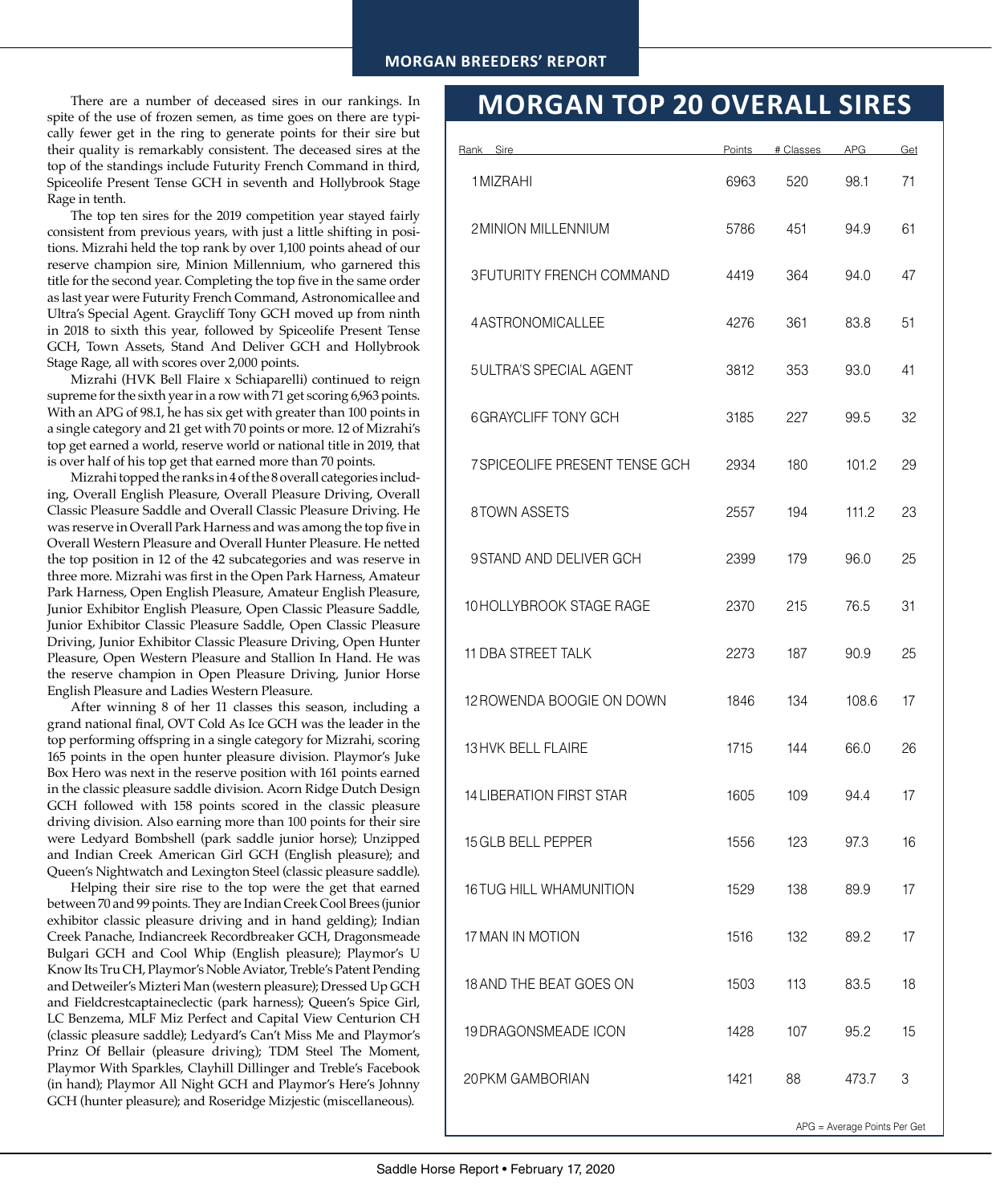# **MORGAN BREEDERS' REPORT**

# **MORGAN TOP 10 OVERALL SIRES**

# **TOP TEN OVERALL PARK SADDLE SIRES**

- 1 SPICEOLIFE PRESENT TENSE GCH
- 2 LIBERATION FIRST STAR
- 3 AND THE BEAT GOES ON
- 4 ROWENDA BOOGIE ON DOWN
- 5 GRAYCLIFF TONY GCH
- 6 MIZRAHI
- 7 MINION MILLENNIUM
- 8 ASTRONOMICALLEE
- 9 CBMF CROWN PRINCE
- 10 MSV SHOOTING STAR

### **TOP TEN OVERALL PARK HARNESS SIRES**

- 1 SPICEOLIFE PRESENT TENSE GCH
- 2 MIZRAHI
- 3 GRAYCLIFF TONY GCH
- 4 GET BUSY
- 5 SLB DA VINCI
- 6 ROWENDA BOOGIE ON DOWN
- 7 SERENITY MASTERPIECE
- 7 SUPERNOVA
- 8 STAND AND DELIVER GCH
- 8 ZZ TOP
- 9 ULTRA'S SPECIAL AGENT
- 10 MINION MILLENNIUM

# **TOP TEN OVERALL ENGLISH PLEASURE SIRES**

- 1 MIZRAHI
- 2 ASTRONOMICALLEE
- 3 DRAGONSMEADE ICON
- 4 SPICEOLIFE PRESENT TENSE GCH
- 5 QUEEN'S GLORY DAYS
- 6 MINION MILLENNIUM
- 7 ULTRA'S SPECIAL AGENT
- 8 FUTURITY FRENCH COMMAND
- 9 LIBERATION FIRST STAR
- 10 DRAGONSMEADE AXIOS

# **TOP TEN OVERALL PLEASURE DRIVING SIRES**

1 MIZRAHI

- 2 STONECROFT TRILOGY
- 3 MINION MILLENNIUM
- 4 GRAYCLIFF TONY GCH
- 5 DRAGONSMEADE AXIOS
- 6 SPICEOLIFE PRESENT TENSE GCH
- 7 ASTRONOMICALLEE
- 8 ROWENDA BOOGIE ON DOWN
- 9 CBMF RESTLESS GCH
- 10 ULTRA'S SPECIAL AGENT

# **TOP TEN OVERALL CLASSIC PLEASURE SIRES**

- 1 MIZRAHI
- 2 MINION MILLENNIUM
- 3 STAND AND DELIVER GCH
- 4 FUTURITY FRENCH COMMAND
- 5 AND THE BEAT GOES ON
- 6 DRAGONSMEADE ICON
- 7 ASTRONOMICALLEE
- 8 TUG HILL WHAMUNITION
- 9 MAN IN MOTION
- 10 DBA STREET TALK

### **TOP TEN OVERALL IN HAND SIRES**

- 1 MIZRAHI
- 2 SPICEOLIFE PRESENT TENSE GCH
- 3 GRAYCLIFF TONY GCH
- 4 CBMF OVER THE MOON
- 5 ASTRONOMICALLEE
- 6 MERRIEHILL AFTER HOURS GCH
- 7 JAKE RYAN CH
- 8 DBA STREET TALK
- 9 MAN IN BLACK GCH
- 10 SYP HIGH DEFINITION GCH
- 10 ROWENDA BOOGIE ON DOWN

#### **TOP TEN OVERALL WESTERN PLEASURE SIRES**

- 1 FUTURITY FRENCH COMMAND
- 2 MINION MILLENNIUM
- 3 MIZRAHI
- 4 ULTRA'S SPECIAL AGENT
- 5 GRAYCLIFF TONY GCH
- 6 TB MIDNITE SUMMERS DREAM
- 7 ZZ TOP
- 8 TREBLE'S TANQUERAY GCH
- 9 TROUTBROOK ALEXANDER
- 9 PLAY THE ODDS
- 10 HYLEE RARE FLAIRE

### **TOP TEN OVERALL HUNTER PLEASURE SIRES**

Saddle Horse Report • February 17, 2020

- 1 FUTURITY FRENCH COMMAND
- 2 MINION MILLENNIUM
- 3 MIZRAHI
- 4 TOWN ASSETS
- 5 ASTRONOMICALLEE
- 6 HOLLYBROOK STAGE RAGE
- 7 GRAYCLIFF TONY GCH
- 8 ULTRAS SPECIAL AGENT
- 9 STAND AND DELIVER GCH
- 10 HVK MAN ABOUT TOWN

Known for his extraordinary beauty and powerful personality, Mizrahi continues to pass on these great lines to his get and the future continues to look bright for the World Champion Stallion. He continues his commanding lead as the top performing Morgan sire with eyes set to continue as champion stallion into the future. This phenomenal stallion is owned and managed by the Playmor Farm.

Holding his reserve champion spot from last year, Minion Millennium (Minion Valentino x Pompp And Pazazz) was up next with 5,786 points. Showing 451 times, his 61 get averaged 94.9 points per get. Twelve of Minion Millennium's get earned national and world titles in 2019. He was the reserve overall champion sire in the classic pleasure, western pleasure and hunter pleasure. He was also in the top ten in the overall for the park saddle, park harness, English pleasure and pleasure driving. Among the subcategories, he earned first place in ladies hunter pleasure and ladies western pleasure and was reserve in the ladies park saddle, open English pleasure, classic pleasure saddle, classic pleasure driving, open hunter pleasure and amateur western pleasure.

Millennium's Masterpiece was the highest point earner for the Minion Millennium get this year with a combination of 425 points between the miscellaneous and amateur western pleasure divisions. Martha Stewart GCH followed in the second highest points with 399 points collected in the miscellaneous and junior exhibitor western pleasure divisions. Gaining 135 points in the open hunter division and 113 points in the ladies hunter division, Meadowmist Man On The Run GCH was also a top earner for Minion Millennium.

Nine more get earned over 100 points, including, Cherrydale Ariella GCH (western pleasure), Hand Crafted, Bri B Crystalpiece GCH and Paddyngton's Keepsake GCH (hunter pleasure), Sarde's Kodachrome, RCV Patent Pending and MLB Stage Door Johnny (classic pleasure saddle), Millennium Force GCH (English pleasure); and Miles Of Fortune (classic pleasure driving).

Minion Millennium's other top performers were Newmont's Miss Moneypenny GCH (classic pleasure driving and classic pleasure saddle); Lollapalooza GCH, Cherrydale Melania GCH, EQE Makers Mark CH and Newmont's Mila Belle CH (western pleasure); JDS Epic (miscellaneous), and Miss Millennium (hunter pleasure). The progeny of this spectacular stallion continues to soar each and every year. The bright chestnut with a little chrome in the mix, not only throws his color but his smooth lines and beautiful looks. John Hufferd manages Minion Millennium for Roxanne Sardelli Greenway.

The long deceased, Futurity French Command's legacy continues to grow with the help of his great performing get to be third on our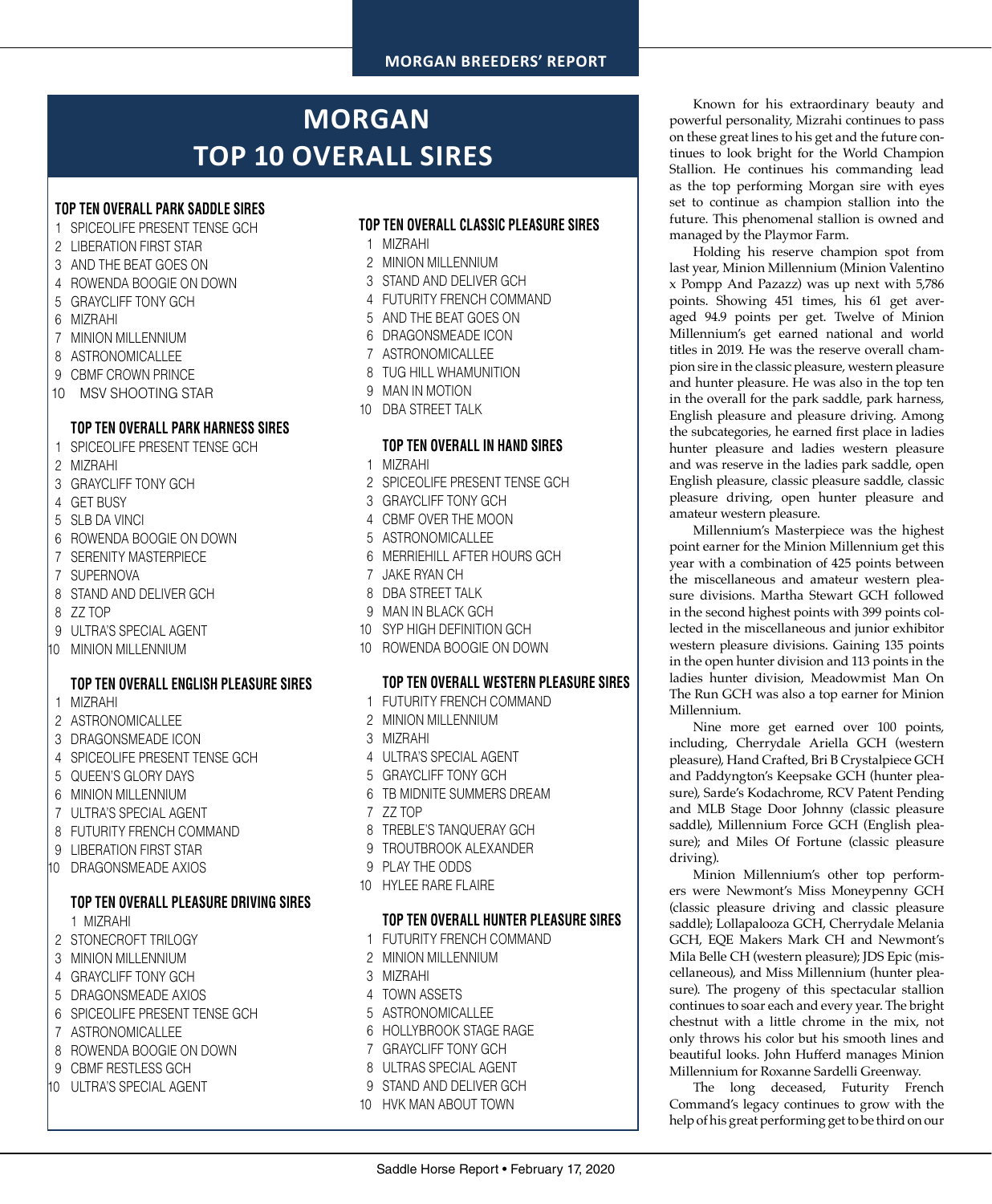overall sires list. Sired by Carlyle Command and out of Nobelle, he earned 4,419 points from 47 of his get showing in 364 classes and had an APG of 94.0. Seven of Futurity French Command's top get earned national and world titles. He was the champion sire in Overall Western Pleasure and Overall Hunter Pleasure. In the subcategories, he was the champion in Junior Exhibitor Hunter Pleasure and Amateur Western Pleasure and was reserve in Amateur Hunter Pleasure and Junior Exhibitor Classic Pleasure Saddle.

Cabot French Reflection was a major contributor to his sire's success with 198 points in miscellaneous category and 173 points in the amateur western pleasure. CBMF Burn Notice GCH contributed a total of 287 points between the open and amateur western divisions. Also earning high scores were Cimi's Avant Garde GCH (English pleasure); CFF Personal Advantage GCH, Queen's American Idol GCH, Indian Creek Double R and Whispering Warranty (classic pleasure); Madeline In Paris, Arcola's French Press, Lucky Strike, Merriewold Diplomat GCH, MEM Just Alike and Twisted Mister GCH (hunter pleasure); Hollybrook Touché, Let It Be, KN French Commandante GCH and Rowenda Tout Fini (western pleasure); Medomak French Tradition (walk/trot). Rick Lane owned and managed Futurity French Command at the time of his death.

Following his sire in our ranks, Astronomicallee (Futurity French Command x Liberation Starbrite) continues to escalate in points from his get to continue his topfour spot. Earning 4,276 points, his 51 get showed 361 times to give Astronomicallee an APG of 83.8. Three of his progeny won world or national titles in 2019. He was the reserve overall sire for the English pleasure division. In the subcategories he topped the charts in Open Park Saddle and was reserve in Amateur English Pleasure, Junior Exhibitor English Pleasure and Junior Pleasure Driving.

Astronomicallee had eight get score over 100 points and an additional seven that scored between 70 and 99 points. In a single category, Dreamaker Cochise scored the most points with 162 points in the amateur English pleasure division. Locutus GCH scored a combination of 238 points, 129 in amateur hunter pleasure and 109 in walk/trot. Also scoring above 100 points were, Ledyard's Rare Soul CH, Ledyard's Midas Touch (English pleasure); Cedar Creek Flambeau GCH (park saddle); Centaurus Rising GCH (classic pleasure saddle); Circus Boy CH (classic pleasure driving), and Whitemud Shimmer (pleasure driving). Scoring between 70-99 points were Sunny Acres Constellation, Ledyard Perfect Manhattan, Ledyard's Lucky Lucas GCH and Merriehill Roxie Hart GCH (hunter pleasure);

# **TOP TWO DIVISIONAL SIRES**

#### **OPEN PARK SADDLE** Astronomicallee

CBMF Crown Prince

**LADIES PARK SADDLE** Get Busy Minion Millennium

**AMATEUR PARK SADDLE**

Liberation First Star Rowenda Boogie On Down

### **JUNIOR EXHIBITOR PARK SADDLE**

And The Beat Goes On Liberation First Star

### **JUNIOR PARK SADDLE**

Mizrahi Graycliff Tony GCH

**OPEN PARK HARNESS** Mizrahi

Ultra's Special Agent

**LADIES PARK HARNESS** SLB Da Vinci

**Nostradamus** 

#### **AMATEUR PARK HARNESS** Mizrahi

Spiceolife Present Tense GCH

### **JUNIOR EXHIBITOR PARK HARNESS**

Spiceolife Present Tense GCH Rowenda Boogie On Down

**JUNIOR PARK HARNESS** Get Busy Graycliff Tony GCH

**OPEN ENGLISH PLEASURE** Mizrahi Minion Millennium

**LADIES ENGLISH PLEASURE** Queen's Glory Days The Ignitor

# **AMATEUR ENGLISH PLEASURE**

Mizrahi Astronomicallee

## **JUNIOR EXHIBITOR ENGLISH PLEASURE** Mizrahi

Astronomicallee

**JUNIOR ENGLISH PLEASURE** Spiceolife Present Tense GCH Mizrahi

**OPEN PLEASURE DRIVING** Stonecroft Trilogy Mizrahi

**LADIES PLEASURE DRIVING** Indian Creek Highlander Rowenda Boogie On Down

**AMATEUR PLEASURE DRIVING** CBMF Restless GCH Ultra's Special Agent

#### **JUNIOR EXHIBITOR PLEASURE DRIVING Nostradamus** Med-E-Oka French Morocco

**JUNIOR PLEASURE DRIVING** Merriehill Home Stretch GCH Astronomicallee

**CLASSIC PLEASURE SADDLE** Mizrahi Minion Millennium

### **JUNIOR EXHIBITOR CLASSIC PLEASURE SADDLE**

Mizrahi Futurity French Command

**CLASSIC PLEASURE DRIVING** Mizrahi Minion Millennium

#### **JUNIOR EXHIBITOR CLASSIC PLEASURE DRIVING**  Mizrahi

DRF Suite Sensation CH

**OPEN HUNTER PLEASURE** Mizrahi Minion Millennium

**LADIES HUNTER PLEASURE** Minion Millennium Town Assets

**AMATEUR HUNTER PLEASURE** Town Assets Futurity French Command

**JUNIOR EXHIBITOR HUNTER PLEASURE** Futurity French Command DBA Street Talk

**JUNIOR HUNTER PLEASURE** Graycliff Tony GCH Warchest

**OPEN WESTERN PLEASURE** Mizrahi TB Midnite Summer Dream

**LADIES WESTERN PLEASURE** Minion Millennium Mizrahi

# **AMATEUR WESTERN PLEASURE**

Futurity French Command Minion Millennium

**JUNIOR EXHIBITOR WESTERN PLEASURE** Hylee's Rare Flaire Santa Fe Renegade

**JUNIOR WESTERN PLEASURE** CBMF Burn Notice Graycliff Tony GCH

**ROADSTER TO BIKE** Man In Motion

HVK Man About Town

**STALLION IN HAND** Mizrahi

Spiceolife Present Tense GCH

**GELDING IN HAND** Regal Masterpiece Town Assets

**MARE IN HAND** Graycliff Tony GCH Jake Ryan CH

**WALK/TROT PLEASURE** Liberation First Star Beethoven

**ROAD HACK** MSV Shooting Star HVK Courageous Flaire

**CARRIAGE** Crown Superlative Wintergreen Carlossantana

**MISCELLANEOUS** PKM Gamborian Ultra's Special Agent